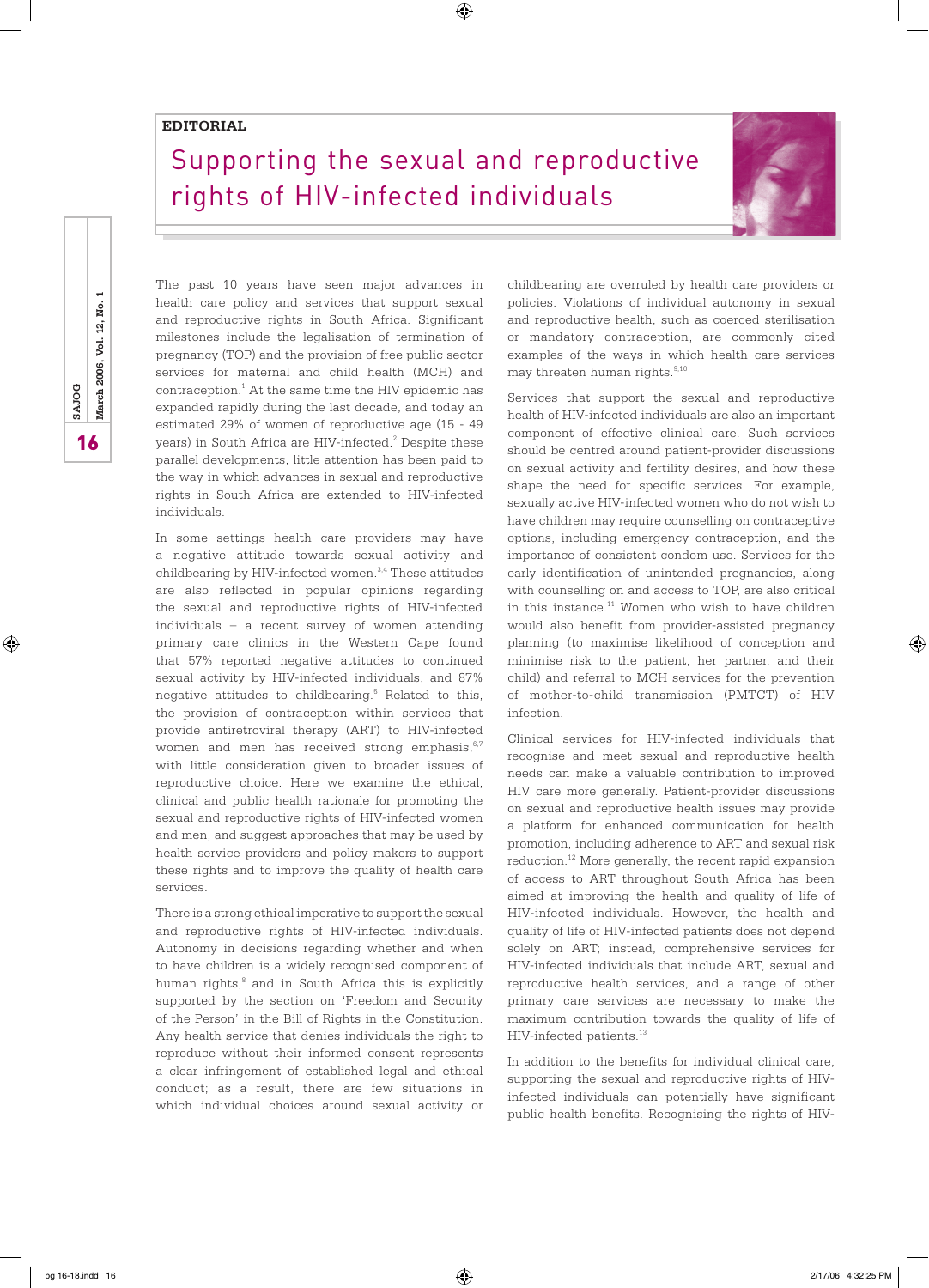$\mathbb{R}^2$ 

 $\bigoplus$ 

 $\overline{\phantom{a}}$ 

 $\bigoplus$ 

 $\bigoplus$